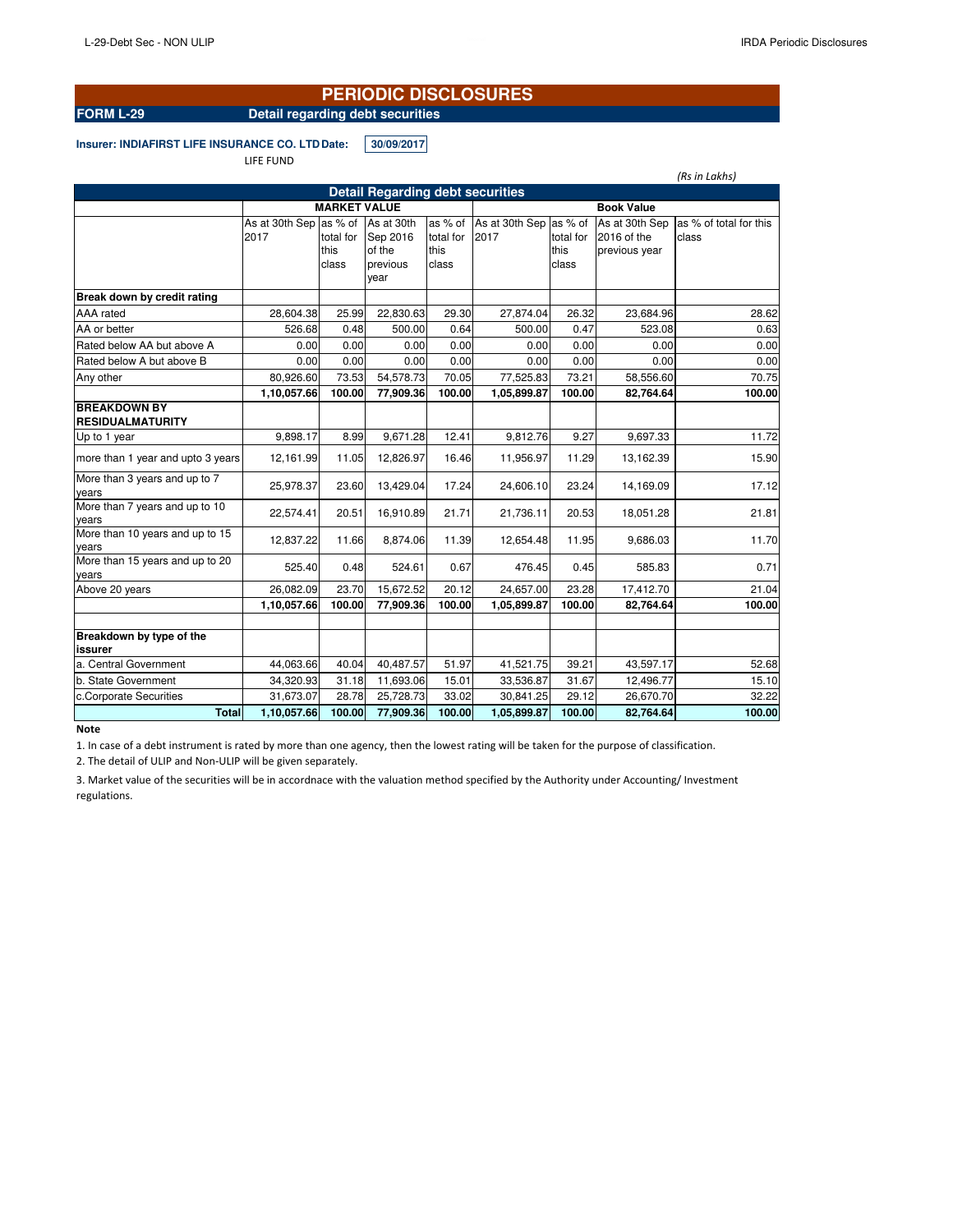# **PERIODIC DISCLOSURES**

# **FORM L-29 Detail regarding debt securities**

**Insurer: INDIAFIRST LIFE INSURANCE CO. LTD. Date: 30/09/2017**

PENSION AND GENERAL ANNUITY FUNDS

|                                                |                     |                |                       |            |                   |            |              | (Rs in Lakhs)  |  |
|------------------------------------------------|---------------------|----------------|-----------------------|------------|-------------------|------------|--------------|----------------|--|
| <b>Detail Regarding debt securities</b>        |                     |                |                       |            |                   |            |              |                |  |
|                                                | <b>MARKET VALUE</b> |                |                       |            | <b>Book Value</b> |            |              |                |  |
|                                                | As at 30th Sep 2017 | as % of total  | As at 30th            | as % of    | As at 30th Sep    | as % of    | As at 30th   | as % of total  |  |
|                                                |                     | for this class | Sep 2016 of total for |            | 2017              | total for  | Sep 2016 of  | for this class |  |
|                                                |                     |                | the previous          | this class |                   | this class | the previous |                |  |
|                                                |                     |                | year                  |            |                   |            | year         |                |  |
| Break down by credit rating                    |                     |                |                       |            |                   |            |              |                |  |
| <b>AAA</b> rated                               | 2,64,061.27         | 44.99          | 2,35,856.75           | 47.97      | 2,56,883.00       | 45.01      | 2,43,787.58  | 47.74          |  |
| AA or better                                   | 46.790.85           | 7.97           | 20,834.85             | 4.24       | 45,747.56         | 8.02       | 21,687.88    | 4.25           |  |
| Rated below AA but above A                     | 0.00                | 0.00           | 0.00                  | 0.00       | 0.00              | 0.00       | 0.00         | 0.00           |  |
| Rated below A but above B                      | 0.00                | 0.00           | 0.00                  | 0.00       | 0.00              | 0.00       | 0.00         | 0.00           |  |
| Any other                                      | 2,76,034.73         | 47.03          | 2,34,939.41           | 47.79      | 2,68,118.14       | 46.98      | 2,45,181.57  | 48.01          |  |
|                                                | 5,86,886.85         | 100.00         | 4,91,631.02           | 100.00     | 5,70,748.70       | 100.00     | 5,10,657.03  | 100.00         |  |
| <b>BREAKDOWN BY</b><br><b>RESIDUALMATURITY</b> |                     |                |                       |            |                   |            |              |                |  |
| Up to 1 year                                   | 28.946.03           | 4.93           | 2,229.69              | 0.45       | 28,525.72         | 5.00       | 2.249.97     | 0.44           |  |
| more than 1 year and upto 3<br>years           | 1,34,305.89         | 22.88          | 56,162.62             | 11.42      | 1,31,207.96       | 22.99      | 57,883.55    | 11.34          |  |
| More than 3 years and up to 7<br>years         | 3,32,539.12         | 56.66          | 3,12,364.20           | 63.54      | 3,21,599.74       | 56.35      | 3,22,886.14  | 63.23          |  |
| More than 7 years and up to<br>10 years        | 73,986.17           | 12.61          | 1,01,073.19           | 20.56      | 72,555.90         | 12.71      | 1,06,344.43  | 20.83          |  |
| More than 10 years and up to<br>15 years       | 15.054.36           | 2.57           | 18,816.31             | 3.83       | 14,742.46         | 2.58       | 20,203.16    | 3.96           |  |
| More than 15 years and up to<br>20 years       | 525.40              | 0.09           | 443.95                | 0.09       | 536.83            | 0.09       | 496.13       | 0.10           |  |
| Above 20 years                                 | 1,529.89            | 0.26           | 541.06                | 0.11       | 1,580.09          | 0.28       | 593.65       | 0.12           |  |
|                                                | 5,86,886.85         | 100.00         | 4,91,631.02           | 100.00     | 5,70,748.70       | 100.00     | 5,10,657.03  | 100.00         |  |
| Breakdown by type of the<br>issurer            |                     |                |                       |            |                   |            |              |                |  |
| a. Central Government                          | 1,53,090.76         | 26.09          | 1,42,106.61           | 28.91      | 1,48,787.80       | 26.07      | 1,48,279.22  | 29.04          |  |
| b. State Government                            | 86,202.31           | 14.69          | 68,775.40             | 13.99      | 83,758.36         | 14.68      | 71,517.79    | 14.01          |  |
| c.Corporate Securities                         | 3,47,593.78         | 59.23          | 2,80,749.01           | 57.11      | 3,38,202.54       | 59.26      | 2,90,860.02  | 56.96          |  |
| Total                                          | 5,86,886.85         | 100.00         | 4,91,631.02           | 100.00     | 5,70,748.70       | 100.00     | 5,10,657.03  | 100.00         |  |

### **Note**

1. In case of a debt instrument is rated by more than one agency, then the lowest rating will be taken for the purpose of classification.

2. The detail of ULIP and Non-ULIP will be given separately.

3. Market value of the securities will be in accordnace with the valuation method specified by the Authority under Accounting/ Investment regulations.